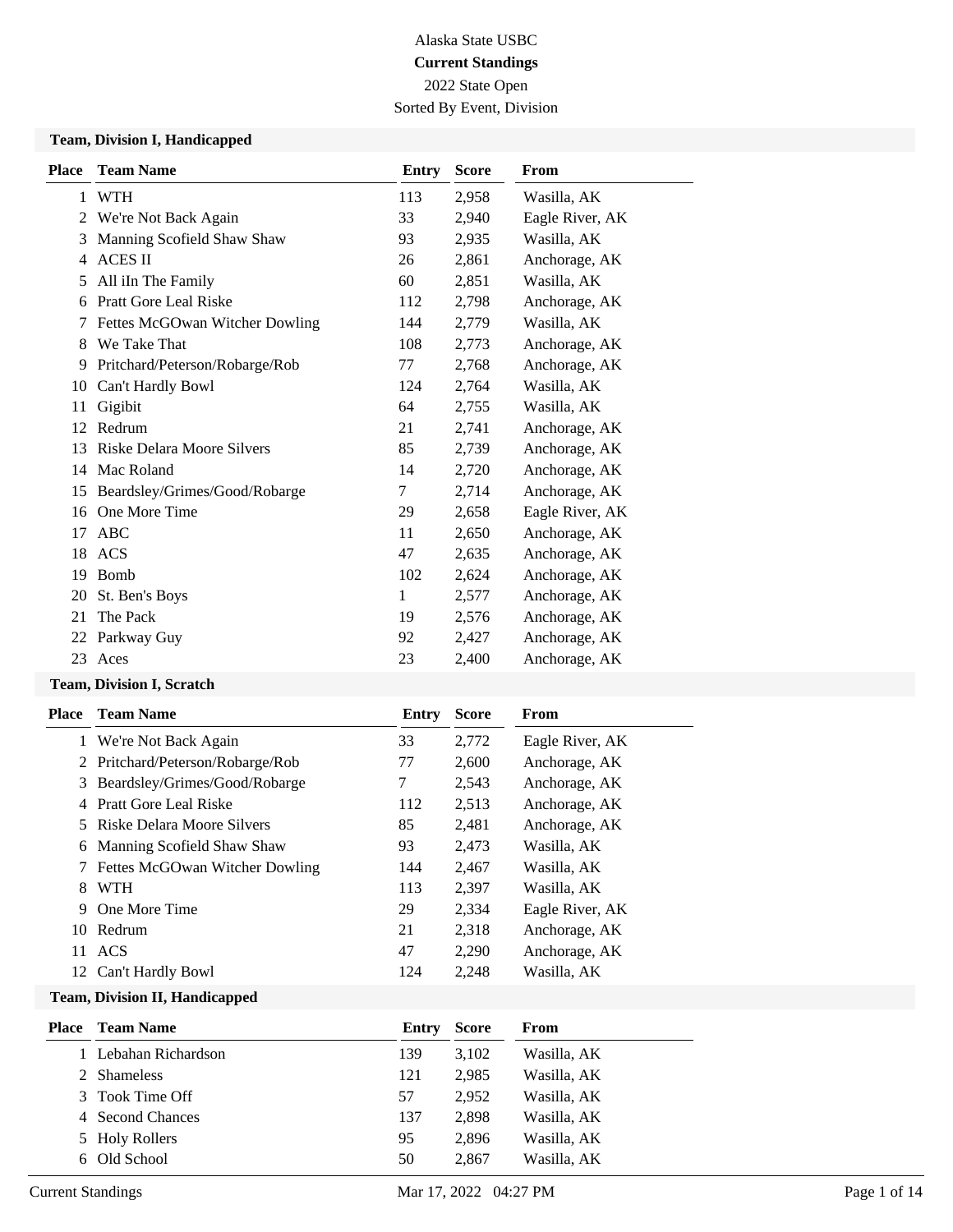# **Current Standings**

2022 State Open Sorted By Event, Division

#### **Team, Division II, Handicapped**

| Place | Team Name                            | Entry | <b>Score</b> | From          |
|-------|--------------------------------------|-------|--------------|---------------|
| 7     | <b>Axtell Nunley Whaley Beaulieu</b> | 53    | 2,857        | Wasilla, AK   |
| 8     | <b>Turkey Hunters</b>                | 90    | 2,843        | Wasilla, AK   |
| 9     | AJ Parents                           | 73    | 2,835        | Wasilla, AK   |
| 10    | Haleakava                            | 105   | 2,806        | Anchorage, AK |
| 11    | Something Better                     | 96    | 2,756        | Anchorage, AK |
| 12    | <b>BSWB</b>                          | 81    | 2,714        | Wasilla, AK   |
| 13    | <b>Chickens</b>                      | 78    | 2,697        | Wasilla, AK   |
|       | 14 Re-Racks                          | 132   | 2,677        | Wasilla, AK   |
| 15    | <b>WETSU-II</b>                      | 43    | 2,635        | Anchorage, AK |
|       | 16 Jager                             | 99    | 2,604        | Anchorage, AK |
| 17    | Larrabee Willcox Luce                | 67    | 2,545        | Palmer, AK    |
| 18    | WETSU-1                              | 40    | 2,514        | Anchorage, AK |
|       |                                      |       |              |               |

#### **Team, Division II, Scratch**

| Place | <b>Team Name</b> | Entry | <b>Score</b> | From          |
|-------|------------------|-------|--------------|---------------|
|       | Old School       | 50    | 2.243        | Wasilla, AK   |
|       | 2 Shameless      | 121   | 2.184        | Wasilla, AK   |
|       | 3 AJ Parents     | 73    | 1.968        | Wasilla, AK   |
| 4     | WETSU-II         | 43    | 1.954        | Anchorage, AK |
|       | 5 WETSU-1        | 40    | 1.887        | Anchorage, AK |
|       |                  |       |              |               |

#### **Team, Division III, Handicapped**

| <b>Place</b> | <b>Team Name</b>                 | Entry | Score | From            |
|--------------|----------------------------------|-------|-------|-----------------|
|              | 1 Ken's Klan                     | 123   | 2.925 | Wasilla, AK     |
|              | 2 Hit It!                        | 120   | 2.804 | Wasilla, AK     |
|              | <b>GIOBS</b>                     | 4     | 2.734 | Eagle River, AK |
|              | 4 Bennett LaFleur Wells Scofield | 91    | 2.701 | Willow, AK      |
|              | <b>Bobbleheads</b>               | 71    | 2.541 | Wasilla, AK     |
|              |                                  |       |       |                 |

## **Doubles, Division I, Handicapped**

| <b>Place</b> | <b>Team Name</b>                                    | Entry | <b>Score</b> | From            |
|--------------|-----------------------------------------------------|-------|--------------|-----------------|
|              | 1 Lifson Jon R. \ Quinn Timothy J.                  | 66    | 1,474        | Wasilla, AK     |
|              | 2 Dowling Marguerite M. \Dowling Courtney<br>Q.     | 115   | 1,469        | Eagle River, AK |
| 3            | Petersen Sarah L. \ Pritchard Andrew M.             | 136   | 1,466        | Eagle River, AK |
| 4            | Blount Robert W. $\setminus$ Wilmont Ricky R.       | 41    | 1,459        | Anchorage, AK   |
| 5            | Barios April C. \ Barios Travis R.                  | 101   | 1,450        | Anchorage, AK   |
| 6            | Peppers Bryan W. \ Harmon Gabriel G.                | 31    | 1,449        | Eagle River, AK |
| 7            | Porcelli Michelle M. \Porcelli James R.             | 103   | 1,440        | Anchorage, AK   |
| 8            | Cochran Nicholas R. \ Pritchard Josh W.             | 88    | 1,439        | Anchorage, AK   |
| 9            | Geer David J. $\langle$ Grace James A. Jr           | 109   | 1,438        | Anchorage, AK   |
| 10           | Smith Paula R. \ Moore Marcus A.                    | 130   | 1,437        | Anchorage, AK   |
| 11           | Selders Matthew Z. II \ Dahl Mark A.                | 12    | 1,410        | Anchorage, AK   |
| 12           | Jones Jerod D. $\$ Pratt Sean C.                    | 38    | 1,409        | Anchorage, AK   |
| 13           | Sherwood Chad M. \ Cochran Nicholas R.              | 35    | 1,408        | Eagle River, AK |
| 14           | Maccabee Alexandra C. \ Maccabee George F. 13<br>Jr |       | 1,401        | Anchorage, AK   |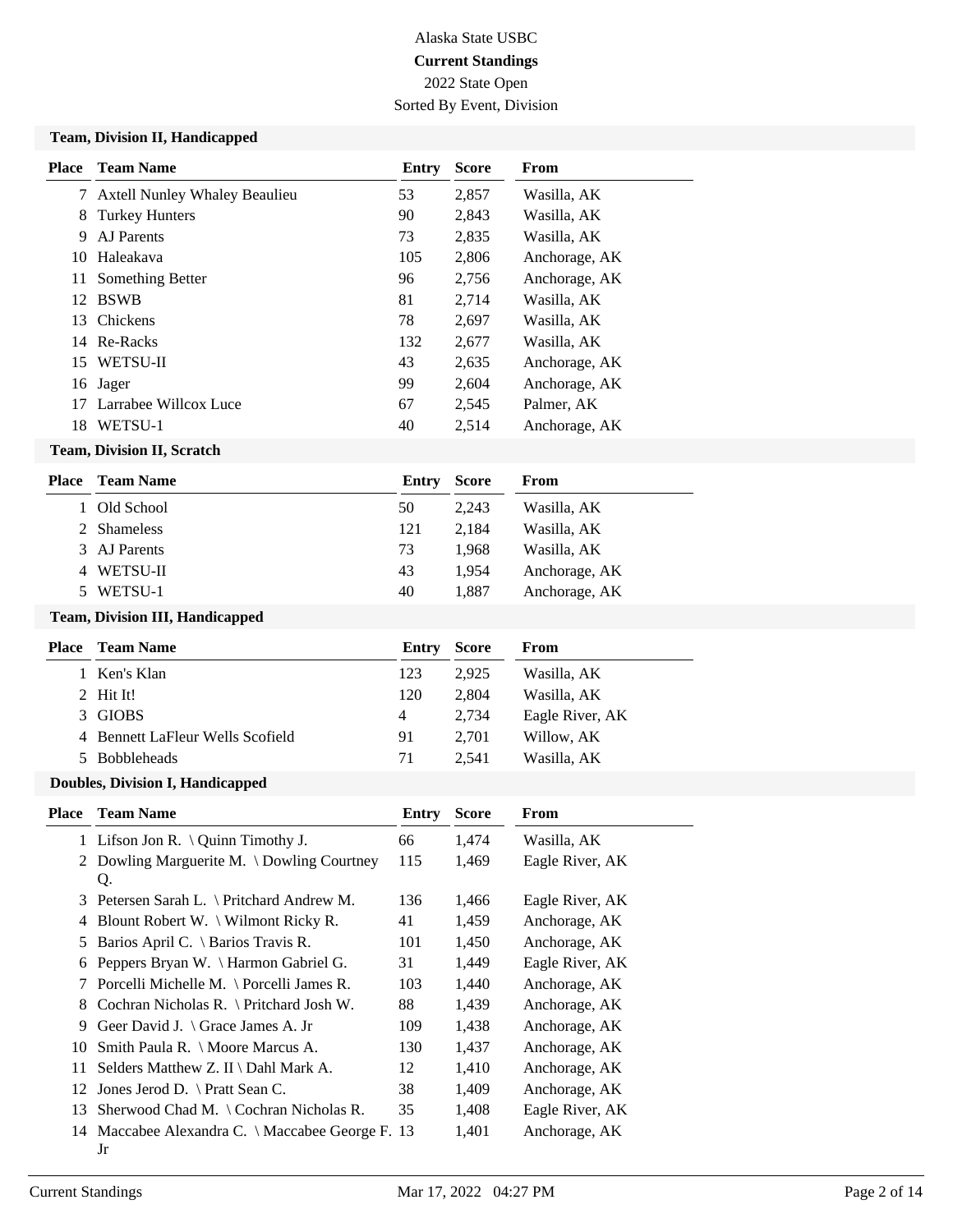2022 State Open

Sorted By Event, Division

#### **Doubles, Division I, Handicapped**

| <b>Place</b> | <b>Team Name</b>                                               | <b>Entry</b>   | <b>Score</b> | From              |
|--------------|----------------------------------------------------------------|----------------|--------------|-------------------|
|              | 15 Maccabee Alexandra C. \ Roland Jerry D.                     | 17             | 1,397        | Anchorage, AK     |
| 15           | Moore Robert J. \ Moore Marcus A.                              | 131            | 1,397        | Anchorage, AK     |
| 17           | Fettes Daniel J. \ Dowling Courtney Q.                         | 114            | 1,392        | Wasilla, AK       |
|              | 18 Burnette Chris J. \Gillis Scott A.                          | 111            | 1,390        | Anchorage, AK     |
|              | 19 Welsh Jeffrey L. \ Hill Mark A. Jr                          | 126            | 1,384        | Anchorage, AK     |
|              | 20 Castleberry Luther (Ben) B. \ Jurica William                | 65             | 1,382        | Wasilla, AK       |
|              | L.                                                             |                |              |                   |
| 21           | Stanich Joseph C. \ Herndon Armond G.                          | 42             | 1,380        | Anchorage, AK     |
|              | 22 Shaw Musetta D. \ Shaw Oscar IV                             | 94             | 1,378        | Wasilla, AK       |
|              | 23 Richardson Barry H. \ Richardson Tod R.                     | 61             | 1,374        | Wasilla, AK       |
|              | 24 Harmon Gabriel G. \Tatsuda Guy R.                           | 32             | 1,372        | Eagle River, AK   |
| 25           | Cochran Nicholas R. \ Riske James H.                           | 89             | 1,370        | Anchorage, AK     |
|              | 26 Frost Michael E. \ Risch Wm Fred                            | 25             | 1,365        | Anchorage, AK     |
| 27           | Harmon Gabriel G. \ Loperfido Joseph J.                        | 30             | 1,353        | Eagle River, AK   |
| 28           | Christensen Kelly M. \ Quinn Timothy J.                        | 51             | 1,351        | Wasilla, AK       |
| 28           | Morgan Justin D. $\setminus$ Gore Kenneth W.                   | 122            | 1,351        | Wasilla, AK       |
|              | 30 Cavazos Maile N. \ Wilmont Ricky R.                         | 135            | 1,350        | Anchorage, AK     |
| 31           | McGowan Heather \ Loperfido Joseph J.                          | 76             | 1,347        | Eagle River, AK   |
| 32           | Johnson Tony V. \ Holub Payton M.                              | 118            | 1,346        | Elmendorf AFB, AK |
| 33           | Risch Wm Fred \ Steed Mike                                     | 28             | 1,345        | Anchorage, AK     |
|              | 34 McGowan Ryan P. \ Bergsrud Kevin L.                         | 110            | 1,343        | Anchorage, AK     |
| 35           | Van Couwenberghe Anthony M. $\setminus$<br>VanCouwenberghe Wil | 3              | 1,342        | Anchorage, AK     |
|              | 36 Moore Marcus A. \ Riske James H.                            | 82             | 1,339        | Anchorage, AK     |
| 37           | Robarge Jayson P. \ Robarge John J.                            | 9              | 1,338        | Anchorage, AK     |
| 37           | Nunley Tim L. \ Beaulieu Dean                                  | 55             | 1,338        | Wasilla, AK       |
| 39           | Beardsley Taylor J. \ Grimes Jamie E.                          | 10             | 1,337        | Palmer, AK        |
| 40           | Richardson June A. \ Richardson Tod R.                         | 62             | 1,334        | Wasilla, AK       |
| 41           | Bowles Norman E. \ Scofield Kenneth D.                         | 83             | 1,331        | Wasilla, AK       |
| 42           | Manning Alexander K. \ Shaw Oscar IV                           | 138            | 1,330        | Wasilla, AK       |
| 43           | Williams Devyn R. $\langle$ Krison Joey                        | 143            | 1,324        | Eagle River, AK   |
|              | 44 Hardy Natalie M. \ Williams Devyn R.                        | 34             | 1,315        | Eagle River, AK   |
|              | 45 Stein Joshua L. \ Henry Michael                             | $\overline{c}$ | 1,314        | Anchorage, AK     |
|              | 46 Holub Payton M. \Alward Jerry                               | 48             | 1,305        | Anchorage, AK     |
| 47           | Quinn Timothy J. \ Hale David A.                               | 52             | 1,299        | Wasilla, AK       |
| 48           | Straayer Joe R. \ Fernandez Pk                                 | 24             | 1,277        | Anchorage, AK     |
| 49           | Minyard Keith R. \ Kusz Jeffery J.                             | 22             | 1,275        | Anchorage, AK     |
| 50           | Good Josh D. \ Robarge John J.                                 | 8              | 1,271        | Anchorage, AK     |
| 51           | McGowan Ryan P. $\langle$ Gilio Timothy A.                     | 49             | 1,270        | Anchorage, AK     |
| 52           | Lebahn Dale A. \ Pillittier Anthony J. III                     | 129            | 1,261        | Wasilla, AK       |
| 53           | Malave Musetta "Jordan" \ Jones Cory A.                        | 128            | 1,254        | Wasilla, AK       |
| 54           | Roland Jerry D. \ Maccabee George F. Jr                        | 16             | 1,250        | Anchorage, AK     |
| 55           | Tatsuda Guy R. \ Weigle Robert H.                              | 46             | 1,249        | Anchorage, AK     |
| 56           | Blanchard Glen A. \ Delara Gino B. Jr                          | 36             | 1,243        | Anchorage, AK     |
| 57           | Welsh Jeffrey L. $\operatorname{Bergsrud}$ Kevin L.            | 125            | 1,205        | Anchorage, AK     |
| 58           | Sikes Patricia M. \ Whaley Wayne W.                            | 86             | 1,164        | Wasilla, AK       |
| 59           | Hillhouse Robin L. \ Jones Cory A.                             | 127            | 1,091        | Wasilla, AK       |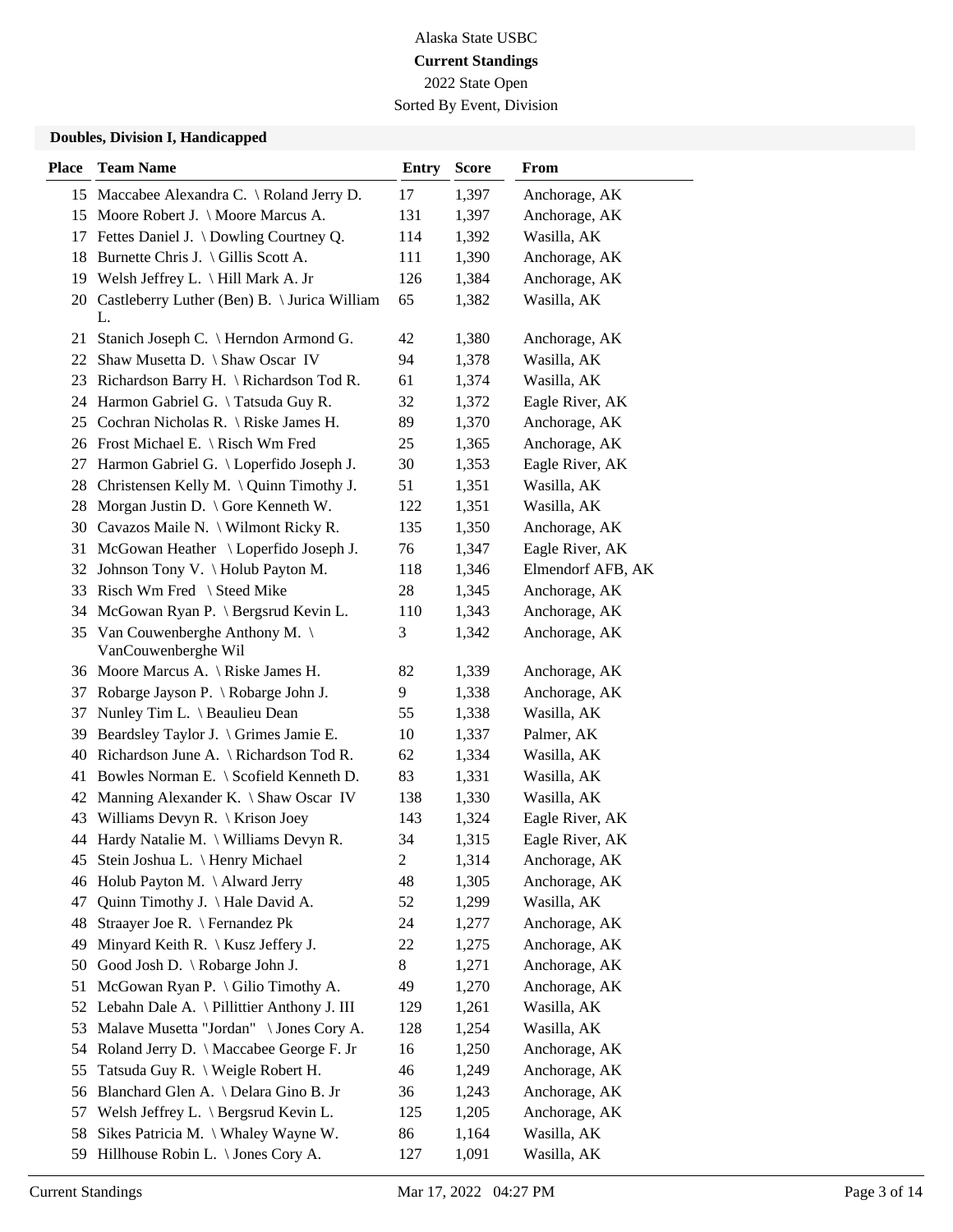2022 State Open Sorted By Event, Division

#### **Doubles, Division I, Scratch**

| <b>Place</b> | <b>Team Name</b>                             | <b>Entry</b> | <b>Score</b> | From              |
|--------------|----------------------------------------------|--------------|--------------|-------------------|
| $\mathbf{1}$ | Cochran Nicholas R. \ Pritchard Josh W.      | 88           | 1,430        | Anchorage, AK     |
| 2            | Sherwood Chad M. \ Cochran Nicholas R.       | 35           | 1,378        | Eagle River, AK   |
| 3            | Petersen Sarah L. \ Pritchard Andrew M.      | 136          | 1,376        | Eagle River, AK   |
| 4            | Cochran Nicholas R. \ Riske James H.         | 89           | 1,343        | Anchorage, AK     |
| 5            | Williams Devyn R.   Krison Joey              | 143          | 1,288        | Eagle River, AK   |
| 6            | Peppers Bryan W. \ Harmon Gabriel G.         | 31           | 1,275        | Eagle River, AK   |
| 7            | Fettes Daniel J. \ Dowling Courtney Q.       | 114          | 1,269        | Wasilla, AK       |
| 8            | Robarge Jayson P. \ Robarge John J.          | 9            | 1,260        | Anchorage, AK     |
| 9            | Beardsley Taylor J. \ Grimes Jamie E.        | 10           | 1,256        | Palmer, AK        |
|              | 10 Dowling Marguerite M. \Dowling Courtney   | 115          | 1,253        | Eagle River, AK   |
|              | Q.                                           |              |              |                   |
| 11           | Lifson Jon R. $\setminus$ Quinn Timothy J.   | 66           | 1,252        | Wasilla, AK       |
|              | 12 Moore Marcus A. \ Riske James H.          | 82           | 1,231        | Anchorage, AK     |
| 13           | Moore Robert J. \ Moore Marcus A.            | 131          | 1,220        | Anchorage, AK     |
|              | 14 Harmon Gabriel G. \ Loperfido Joseph J.   | 30           | 1,212        | Eagle River, AK   |
| 15           | Harmon Gabriel G. \Tatsuda Guy R.            | 32           | 1,201        | Eagle River, AK   |
| 16           | Good Josh D. \ Robarge John J.               | 8            | 1,181        | Anchorage, AK     |
| 17           | Smith Paula R. \ Moore Marcus A.             | 130          | 1,176        | Anchorage, AK     |
| 18           | Blount Robert W. \ Wilmont Ricky R.          | 41           | 1,168        | Anchorage, AK     |
| 19           | Shaw Musetta D. \ Shaw Oscar IV              | 94           | 1,165        | Wasilla, AK       |
|              | 20 Holub Payton M. \Alward Jerry             | 48           | 1,161        | Anchorage, AK     |
| 21           | Hardy Natalie M. \ Williams Devyn R.         | 34           | 1,156        | Eagle River, AK   |
| 22           | Johnson Tony V. \ Holub Payton M.            | 118          | 1,145        | Elmendorf AFB, AK |
| 23           | Stanich Joseph C. \ Herndon Armond G.        | 42           | 1,122        | Anchorage, AK     |
| 24           | Tatsuda Guy R. \ Weigle Robert H.            | 46           | 1,096        | Anchorage, AK     |
| 25           | Minyard Keith R. \ Kusz Jeffery J.           | 22           | 1,089        | Anchorage, AK     |
|              | 26 Cavazos Maile N. \ Wilmont Ricky R.       | 135          | 1,086        | Anchorage, AK     |
| 27           | McGowan Ryan P. \ Gilio Timothy A.           | 49           | 1,069        | Anchorage, AK     |
| 28           | Lebahn Dale A. \ Pillittier Anthony J. III   | 129          | 1,063        | Wasilla, AK       |
| 29           | Christensen Kelly M. \ Quinn Timothy J.      | 51           | 1,057        | Wasilla, AK       |
| 30           | Morgan Justin D. $\setminus$ Gore Kenneth W. | 122          | 1,051        | Wasilla, AK       |
|              | $\mathbf{D}$ $\mathbf{H}$                    |              |              |                   |

#### **Doubles, Division II, Handicapped**

| Place | <b>Team Name</b>                           | Entry | <b>Score</b> | From          |
|-------|--------------------------------------------|-------|--------------|---------------|
|       | 1 Auldrige Jordan \ Manning Alexander K.   | 58    | 1,642        | Wasilla, AK   |
|       | 2 Roland Bonnie L. \ Maccabee Alexandra C. | 15    | 1,493        | Anchorage, AK |
|       | 3 Cole Danielle \ Burdick Eric A.          | 80    | 1,478        | Wasilla, AK   |
|       | 4 Flaherty Ben M. \ Merryman Nathan R.     | 97    | 1,476        | Anchorage, AK |
|       | 5 Richardson Tina \ Richardson Barry H.    | 63    | 1,453        | Wasilla, AK   |
|       | 5 Larrabee Justin C. \ Kutsev Vlasy        | 70    | 1,453        | Wasilla, AK   |
|       | Roland Bonnie L. \ Bolton Gia B.           | 142   | 1,452        | Anchorage, AK |
|       | 8 Fellows Raymond W. \ Merryman Nathan R.  | 98    | 1,450        | Anchorage, AK |
| 9     | Bullock George A. \ Justice Nicole M.      | 75    | 1,444        | Wasilla, AK   |
|       | 10 Fitchett Cameron S. \ Dowling Andrew C. | 117   | 1,431        | Wasilla, AK   |
| 11    | Bolton Gia B. $\setminus$ Bowers Thomas W. | 87    | 1,426        | Wasilla, AK   |
| 12    | Tuck Jarred \ Lopez Mickey IV              | 100   | 1,424        | Anchorage, AK |
| 13    | Richardson June A. \ Richardson Barry H.   | 59    | 1,422        | Wasilla, AK   |
|       |                                            |       |              |               |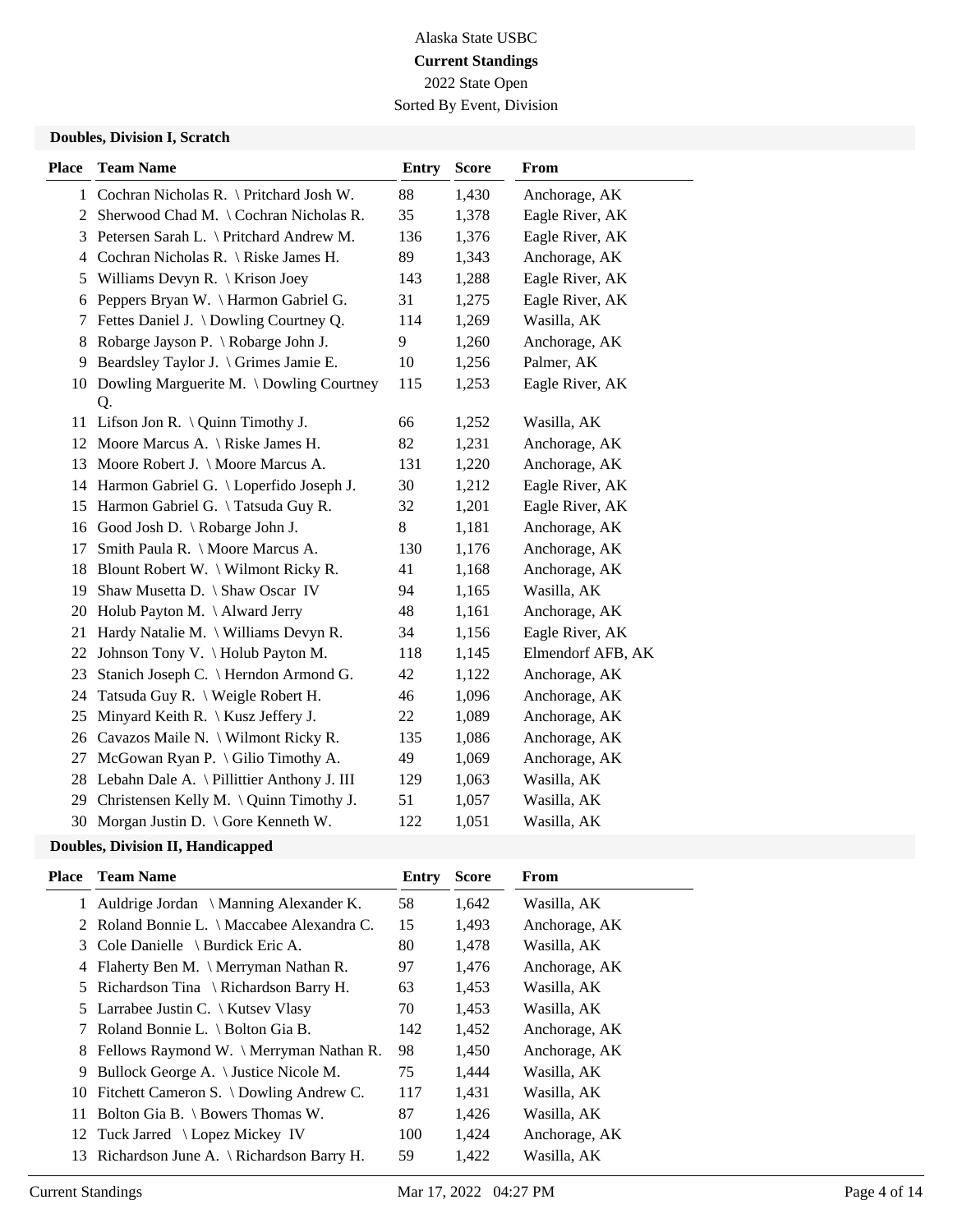# **Current Standings**

2022 State Open Sorted By Event, Division

#### **Doubles, Division II, Handicapped**

| <b>Place</b> | <b>Team Name</b>                                          | Entry | <b>Score</b> | From          |
|--------------|-----------------------------------------------------------|-------|--------------|---------------|
|              | 14 Roland Bonnie L. \ Maccabee George F. Jr               | 18    | 1,418        | Anchorage, AK |
| 15           | Braesch Robert L. II \ Fettes Delta L.                    | 74    | 1,407        | Wasilla, AK   |
|              | 16 Blount Robert W. \ Cavazos Ruben J                     | 44    | 1,404        | Anchorage, AK |
|              | 17 Cole Danielle \ Tafoya Betsy M.                        | 134   | 1,399        | Wasilla, AK   |
|              | 18 Willcox Megan C. \ Luce Randy J.                       | 68    | 1,382        | Palmer, AK    |
| 19           | Lopez Amanda M. \ Lopez Steven J.                         | 106   | 1,368        | Anchorage, AK |
|              | 20 Poisson Scott M. \ Stanich Joseph C.                   | 45    | 1,367        | Anchorage, AK |
|              | 21 Thomas-Vasquez Kristin L. $\setminus$ Vasquez Tyler J. | 133   | 1,362        | Wasilla, AK   |
|              | 22 Wells David S. \ Larrabee Justin C.                    | 37    | 1,360        | Wasilla, AK   |
|              | 23 Axtell Ronald J. \ Whaley Wayne W.                     | 54    | 1,322        | Wasilla, AK   |
|              | 24 Mergler Maile R. \ Fraze Faye M.                       | 104   | 1,309        | Anchorage, AK |
|              | 25 Clark Patrick T. \Nelson Wayne P.                      | 20    | 1,305        | Anchorage, AK |
|              | 26 Tafoya Michael (Mike) A. \Tafoya Betsy M.              | 79    | 1,266        | Wasilla, AK   |
| 27           | Alzheimer Dennis D. \ Jenkins Paul K.                     | 27    | 1,265        | Anchorage, AK |

## **Doubles, Division II, Scratch**

| <b>Place – Team Name</b>                           | Entry | <b>Score</b> | From          |
|----------------------------------------------------|-------|--------------|---------------|
| 1 Blount Robert W. \ Cavazos Ruben J               | 44    | 1.089        | Anchorage, AK |
| 2 Fitchett Cameron S. \ Dowling Andrew C.          | 117   | 1.074        | Wasilla, AK   |
| 3 Larrabee Justin C. \ Kutsev Vlasy                | 70    | 1,060        | Wasilla, AK   |
| 4 Thomas-Vasquez Kristin L. \ Vasquez Tyler J. 133 |       | 1,044        | Wasilla, AK   |
| 5 Poisson Scott M. \ Stanich Joseph C.             | 45    | 1.001        | Anchorage, AK |
|                                                    |       |              |               |

#### **Doubles, Division III, Handicapped**

| Place | <b>Team Name</b>                            | Entry | <b>Score</b> | From            |
|-------|---------------------------------------------|-------|--------------|-----------------|
|       | 1 Valls Darien X. \ Valls Logan J.          | 107   | 1,498        | Anchorage, AK   |
|       | 2 Bennett Miranda E. \ Manning Alexander K. | 84    | 1,467        | Willow, AK      |
|       | 3 Matlock Rhonda L. \ LaFleur Charlene A.   | 72    | 1.422        | Wasilla, AK     |
|       | 4 Masters Marilyn R. \ Kunkel Patricia      | 5.    | 1,389        | Eagle River, AK |
|       | 5 Tencza Michael G. \ Masters Marilyn R.    | 6     | 1,388        | Eagle River, AK |
|       | 6 Axtell Ronald J. \Axtell Jamie A.         | 56    | 1.377        | Wasilla, AK     |
|       |                                             |       |              |                 |

#### **Singles, Division I, Handicapped**

| Place | <b>Team Name</b>      | Entry | <b>Score</b> | From            |
|-------|-----------------------|-------|--------------|-----------------|
|       | 1 Richardson Barry H. | 140   | 832          | Wasilla, AK     |
|       | 2 Williams Devyn R.   | 34    | 813          | Eagle River, AK |
| 3     | Fraze Faye M.         | 104   | 812          | Anchorage, AK   |
| 4     | Maccabee George F. Jr | 18    | 793          | Anchorage, AK   |
| 5     | Dowling Andrew C.     | 117   | 792          | Wasilla, AK     |
| 6     | Harmon Gabriel G.     | 30    | 786          | Eagle River, AK |
| 7     | Gillis Scott A.       | 111   | 772          | Anchorage, AK   |
| 8     | Maccabee Alexandra C. | 13    | 770          | Anchorage, AK   |
| 9     | Robarge John J.       | 9     | 765          | Anchorage, AK   |
| 10    | Fettes Daniel J.      | 114   | 764          | Wasilla, AK     |
| 11    | Riske James H.        | 89    | 759          | Anchorage, AK   |
| 12    | Cochran Nicholas R.   | 88    | 755          | Anchorage, AK   |
| 13    | Quinn Timothy J.      | 66    | 750          | Wasilla, AK     |
|       |                       |       |              |                 |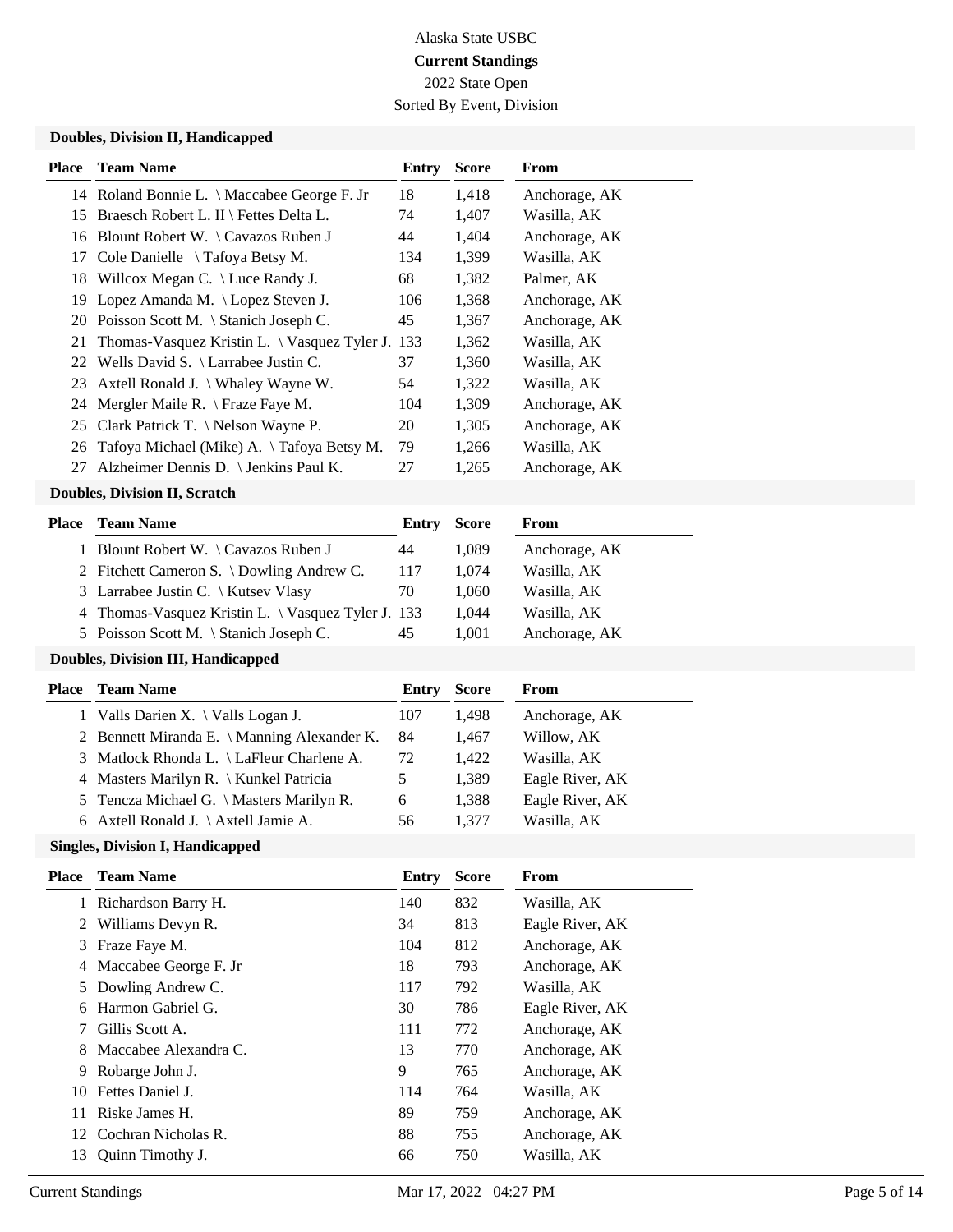# 2022 State Open

Sorted By Event, Division

#### **Singles, Division I, Handicapped**

| <b>Place</b> | <b>Team Name</b>      | <b>Entry</b> | <b>Score</b> | From              |
|--------------|-----------------------|--------------|--------------|-------------------|
|              | 14 Herndon Armond G.  | 42           | 744          | Anchorage, AK     |
| 15           | Shaw Oscar IV         | 94           | 741          | Wasilla, AK       |
| 16           | Sherwood Chad M.      | 35           | 738          | Eagle River, AK   |
|              | 16 Lifson Jon R.      | 66           | 738          | Wasilla, AK       |
| 18           | Hardy Natalie M.      | 34           | 737          | Eagle River, AK   |
| 19           | <b>Steed Mike</b>     | 28           | 735          | Anchorage, AK     |
| 20           | Stanich Joseph C.     | 45           | 734          | Anchorage, AK     |
| 21           | Tafoya Betsy M.       | 134          | 732          | Wasilla, AK       |
| 22           | Moore Marcus A.       | 130          | 730          | Anchorage, AK     |
| 23           | Kusz Jeffery J.       | 22           | 727          | Anchorage, AK     |
| 23           | Merryman Nathan R.    | 98           | 727          | Anchorage, AK     |
| 25           | Bowers Thomas W.      | 87           | 726          | Wasilla, AK       |
| 26           | Dowling Marguerite M. | 115          | 724          | Eagle River, AK   |
| 27           | Tatsuda Guy R.        | 32           | 713          | Eagle River, AK   |
| 28           | Burnette Chris J.     | 111          | 709          | Anchorage, AK     |
|              | 29 Good Josh D.       | 8            | 707          | Anchorage, AK     |
| 30           | Porcelli Michelle M.  | 103          | 706          | Anchorage, AK     |
| 31           | Gilio Timothy A.      | 49           | 705          | Anchorage, AK     |
| 32           | Stein Joshua L.       | 2            | 704          | Anchorage, AK     |
|              | 32 Grimes Jamie E.    | 10           | 704          | Palmer, AK        |
| 32           | Straayer Joe R.       | 24           | 704          | Anchorage, AK     |
| 35           | Roland Jerry D.       | 17           | 703          | Anchorage, AK     |
| 36           | Selders Matthew Z. II | 12           | 701          | Anchorage, AK     |
|              | 36 Dahl Mark A.       | 12           | 701          | Anchorage, AK     |
| 38           | Frost Michael E.      | 25           | 698          | Anchorage, AK     |
| 39           | Hill Mark A. Jr       | 126          | 697          | Anchorage, AK     |
| 39           | Moore Robert J.       | 131          | 697          | Anchorage, AK     |
|              | 39 Petersen Sarah L.  | 136          | 697          | Eagle River, AK   |
| 42           | Robarge Jayson P.     | 9            | 696          | Anchorage, AK     |
| 42           | Pritchard Andrew M.   | 136          | 696          | Eagle River, AK   |
|              | 44 Bowles Norman E.   | 83           | 692          | Wasilla, AK       |
|              | 45 Wilmont Ricky R.   | 135          | 689          | Anchorage, AK     |
| 46           | Bergsrud Kevin L.     | 110          | 686          | Anchorage, AK     |
| 47           | Dowling Courtney Q.   | 115          | 683          | Eagle River, AK   |
| 48           | Barios April C.       | 101          | 682          | Anchorage, AK     |
| 49           | Hale David A.         | 52           | 681          | Wasilla, AK       |
| 49           | Burdick Eric A.       | 80           | 681          | Wasilla, AK       |
| 49           | Holub Payton M.       | 118          | 681          | Elmendorf AFB, AK |
| 49           | Gore Kenneth W.       | 122          | 681          | Wasilla, AK       |
| 53           | Welsh Jeffrey L.      | 125          | 679          | Anchorage, AK     |
| 54           | Pratt Sean C.         | 38           | 677          | Anchorage, AK     |
| 55           | Jenkins Paul K.       | 27           | 673          | Anchorage, AK     |
| 55           | Grace James A. Jr     | 109          | 673          | Anchorage, AK     |
| 57           | Minyard Keith R.      | 22           | 671          | Anchorage, AK     |
| 57           | Pritchard Josh W.     | 88           | 671          | Anchorage, AK     |
| 59           | Johnson Tony V.       | 118          | 670          | Elmendorf AFB, AK |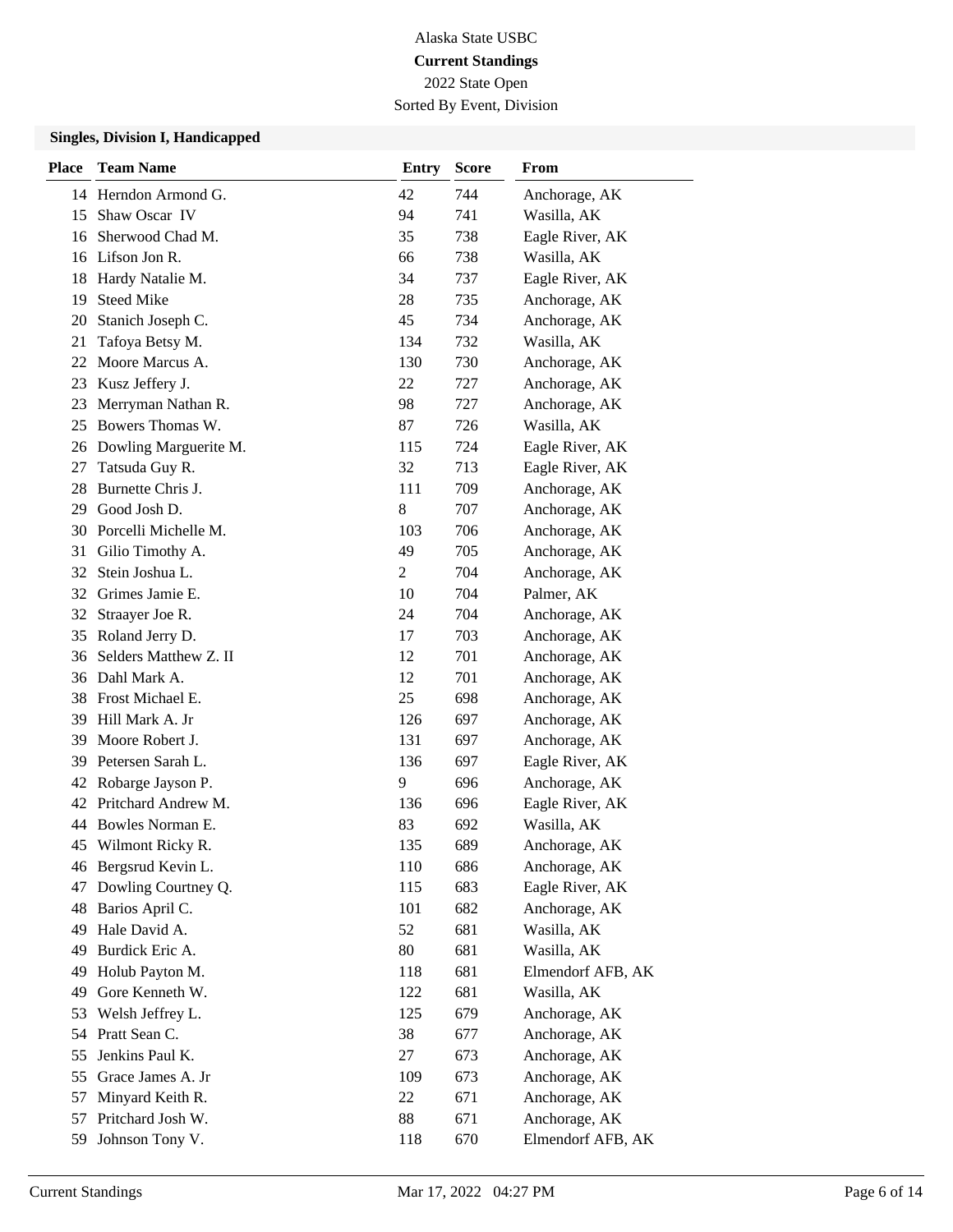# **Current Standings**

2022 State Open Sorted By Event, Division

#### **Singles, Division I, Handicapped**

| <b>Place</b> | <b>Team Name</b>            | <b>Entry</b>   | <b>Score</b> | From            |
|--------------|-----------------------------|----------------|--------------|-----------------|
| 60           | <b>Beaulieu Dean</b>        | 55             | 668          | Wasilla, AK     |
| 60           | Lopez Steven J.             | 106            | 668          | Anchorage, AK   |
| 62           | Peppers Bryan W.            | 31             | 666          | Eagle River, AK |
| 63           | Barios Travis R.            | 101            | 665          | Anchorage, AK   |
| 64           | Porcelli James R.           | 103            | 663          | Anchorage, AK   |
| 65           | Delara Gino B. Jr           | 36             | 661          | Anchorage, AK   |
| 65           | Lebahn Dale A.              | 129            | 661          | Wasilla, AK     |
| 67           | Krison Joey                 | 143            | 660          | Eagle River, AK |
| 68           | Jones Jerod D.              | 38             | 659          | Anchorage, AK   |
| 69           | Jurica William L.           | 65             | 654          | Wasilla, AK     |
| 70           | Van Couwenberghe Anthony M. | 3              | 652          | Anchorage, AK   |
| 71           | VanCouwenberghe William G.  | 3              | 651          | Anchorage, AK   |
| 72           | Alward Jerry                | 48             | 650          | Anchorage, AK   |
| 72           | Shaw Musetta D.             | 94             | 650          | Wasilla, AK     |
| 74           | Castleberry Luther (Ben) B. | 65             | 646          | Wasilla, AK     |
| 75           | Loperfido Joseph J.         | 30             | 643          | Eagle River, AK |
| 75           | Scofield Kenneth D.         | 83             | 643          | Wasilla, AK     |
| 77           | Sikes Patricia M.           | 86             | 641          | Wasilla, AK     |
| 78           | Blanchard Glen A.           | 36             | 638          | Anchorage, AK   |
| 78           | Richardson Tod R.           | 61             | 638          | Wasilla, AK     |
| 80           | Risch Wm Fred               | 25             | 637          | Anchorage, AK   |
| 81           | Vasquez Tyler J.            | 133            | 628          | Wasilla, AK     |
| 82           | Fernandez Pk                | 24             | 624          | Anchorage, AK   |
| 83           | McGowan Ryan P.             | 110            | 617          | Anchorage, AK   |
| 84           | Pillittier Anthony J. III   | 129            | 585          | Wasilla, AK     |
| 85           | Weigle Robert H.            | 46             | 574          | Anchorage, AK   |
| 86           | Beardsley Taylor J.         | 10             | 566          | Palmer, AK      |
| 87           | Henry Michael               | $\overline{2}$ | 562          | Anchorage, AK   |
| 88           | Cavazos Ruben J             | 44             | 552          | Anchorage, AK   |
| 89           | Hillhouse Robin L.          | 127            | 509          | Wasilla, AK     |
|              | 90 Jones Cory A.            | 128            | 494          | Wasilla, AK     |
|              |                             |                |              |                 |

## **Singles, Division I, Scratch**

| Place | <b>Team Name</b>      | <b>Entry</b> | <b>Score</b> | From            |
|-------|-----------------------|--------------|--------------|-----------------|
|       | 1 Williams Devyn R.   | 34           | 777          | Eagle River, AK |
|       | 2 Cochran Nicholas R. | 88           | 755          | Anchorage, AK   |
|       | 3 Dowling Andrew C.   | 117          | 741          | Wasilla, AK     |
| 4     | Riske James H.        | 89           | 732          | Anchorage, AK   |
| 5.    | Fettes Daniel J.      | 114          | 725          | Wasilla, AK     |
|       | 6 Robarge John J.     | 9            | 711          | Anchorage, AK   |
|       | Sherwood Chad M.      | 35           | 708          | Eagle River, AK |
| 8     | Harmon Gabriel G.     | 30           | 705          | Eagle River, AK |
| 9     | Shaw Oscar IV         | 94           | 675          | Wasilla, AK     |
| 10    | Robarge Jayson P.     | 9            | 672          | Anchorage, AK   |
| 11    | Good Josh D.          | 8            | 671          | Anchorage, AK   |
| 12    | Pritchard Josh W.     | 88           | 662          | Anchorage, AK   |
| 13    | Krison Joey           | 143          | 660          | Eagle River, AK |
|       |                       |              |              |                 |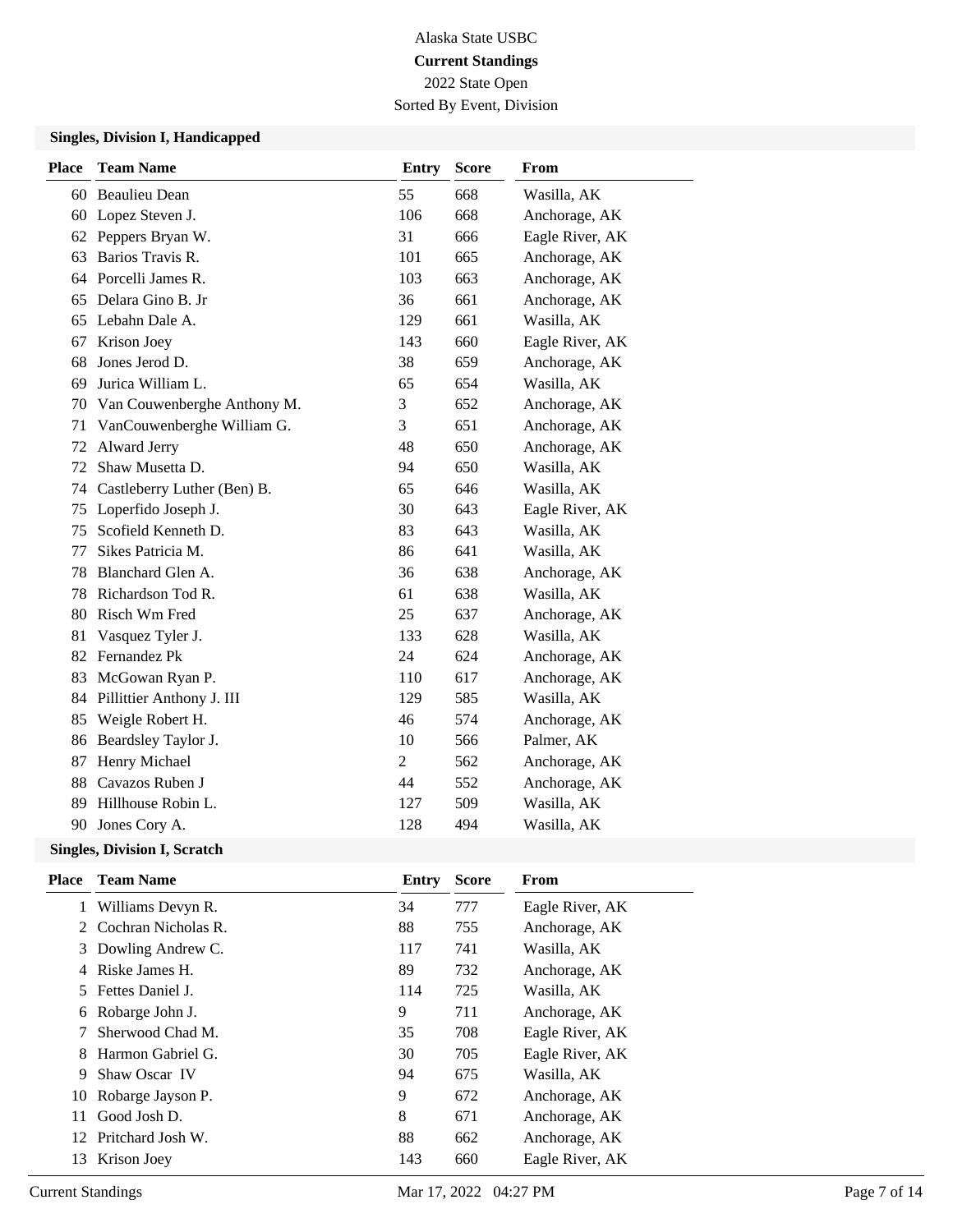2022 State Open Sorted By Event, Division

#### **Singles, Division I, Scratch**

| <b>Team Name</b>          | <b>Entry</b>                                 | <b>Score</b> | <b>From</b>       |
|---------------------------|----------------------------------------------|--------------|-------------------|
|                           | 136                                          | 657          | Eagle River, AK   |
| Grimes Jamie E.           | 10                                           | 653          | Palmer, AK        |
| Moore Marcus A.           | 130                                          | 649          | Anchorage, AK     |
| Kusz Jeffery J.           | 22                                           | 646          | Anchorage, AK     |
| Petersen Sarah L.         | 136                                          | 646          | Eagle River, AK   |
| Quinn Timothy J.          | 66                                           | 639          | Wasilla, AK       |
| Richardson Tod R.         | 61                                           | 638          | Wasilla, AK       |
| Herndon Armond G.         | 42                                           | 630          | Anchorage, AK     |
| Lifson Jon R.             | 66                                           | 627          | Wasilla, AK       |
| Tatsuda Guy R.            | 32                                           | 623          | Eagle River, AK   |
| Wilmont Ricky R.          | 135                                          | 623          | Anchorage, AK     |
| Hardy Natalie M.          | 34                                           | 614          | Eagle River, AK   |
| Gilio Timothy A.          | 49                                           | 612          | Anchorage, AK     |
| Moore Robert J.           | 131                                          | 601          | Anchorage, AK     |
| Dowling Courtney Q.       | 115                                          | 599          | Eagle River, AK   |
| Holub Payton M.           | 118                                          | 597          | Elmendorf AFB, AK |
| Dowling Marguerite M.     | 115                                          | 592          | Eagle River, AK   |
| Stanich Joseph C.         | 45                                           | 590          | Anchorage, AK     |
| Alward Jerry              | 48                                           | 590          | Anchorage, AK     |
| Loperfido Joseph J.       | 30                                           | 583          | Eagle River, AK   |
| Peppers Bryan W.          | 31                                           | 573          | Eagle River, AK   |
| Minyard Keith R.          | 22                                           | 566          | Anchorage, AK     |
| Johnson Tony V.           | 118                                          | 553          | Elmendorf AFB, AK |
| Gore Kenneth W.           | 122                                          | 546          | Wasilla, AK       |
| Beardsley Taylor J.       | 10                                           | 536          | Palmer, AK        |
| Vasquez Tyler J.          | 133                                          | 529          | Wasilla, AK       |
| Pillittier Anthony J. III | 129                                          | 528          | Wasilla, AK       |
| Lebahn Dale A.            | 129                                          | 520          | Wasilla, AK       |
| Weigle Robert H.          | 46                                           | 511          | Anchorage, AK     |
| Shaw Musetta D.           | 94                                           | 503          | Wasilla, AK       |
|                           | 44                                           | 462          | Anchorage, AK     |
|                           | 14 Pritchard Andrew M.<br>44 Cavazos Ruben J |              |                   |

## **Singles, Division II, Handicapped**

| <b>Team Name</b>     | Entry                                                                                                                                                       | <b>Score</b> | From          |
|----------------------|-------------------------------------------------------------------------------------------------------------------------------------------------------------|--------------|---------------|
|                      | 59                                                                                                                                                          | 832          | Wasilla, AK   |
|                      | 58                                                                                                                                                          | 791          | Wasilla, AK   |
|                      | 138                                                                                                                                                         | 785          | Wasilla, AK   |
|                      | 107                                                                                                                                                         | 777          | Anchorage, AK |
| Braesch Robert L. II | 74                                                                                                                                                          | 767          | Wasilla, AK   |
|                      | 51                                                                                                                                                          | 762          | Wasilla, AK   |
| <b>Tuck Jarred</b>   | 100                                                                                                                                                         | 757          | Anchorage, AK |
|                      | 20                                                                                                                                                          | 753          | Anchorage, AK |
|                      | 122                                                                                                                                                         | 740          | Wasilla, AK   |
| Fettes Delta L.      | 74                                                                                                                                                          | 731          | Wasilla, AK   |
| Bolton Gia B.        | 87                                                                                                                                                          | 718          | Wasilla, AK   |
| Geer David J.        | 109                                                                                                                                                         | 716          | Anchorage, AK |
| Wells David S.       | 37                                                                                                                                                          | 714          | Wasilla, AK   |
|                      | 1 Richardson June A.<br>2 Auldrige Jordan<br>3 Manning Alexander K.<br>4 Valls Logan J.<br>6 Christensen Kelly M.<br>8 Clark Patrick T.<br>Morgan Justin D. |              |               |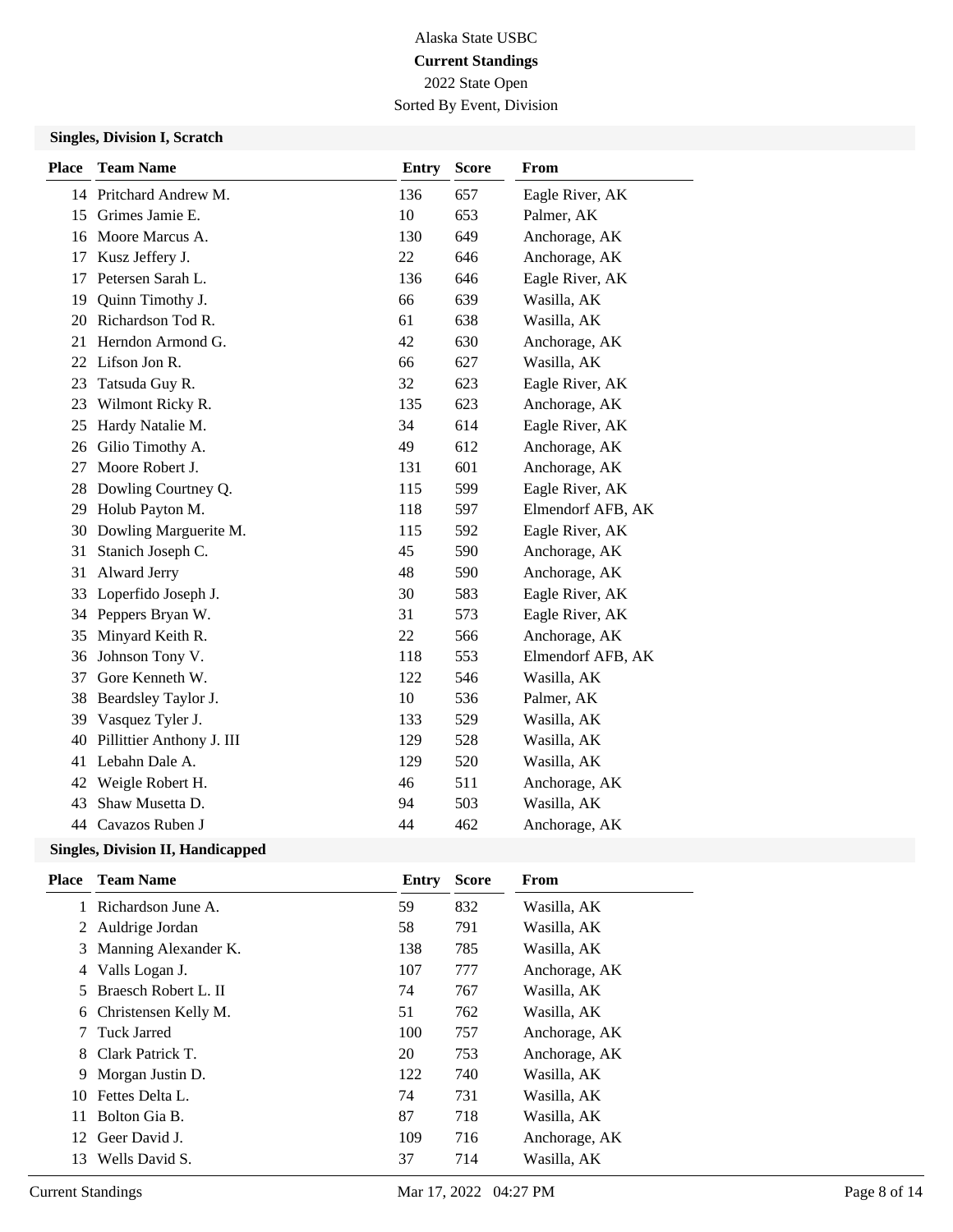# 2022 State Open

Sorted By Event, Division

#### **Singles, Division II, Handicapped**

| <b>Place</b> | <b>Team Name</b>          | Entry | <b>Score</b> | From            |
|--------------|---------------------------|-------|--------------|-----------------|
| 14           | Nelson Wayne P.           | 20    | 711          | Anchorage, AK   |
| 15           | Alzheimer Dennis D.       | 27    | 705          | Anchorage, AK   |
| 16           | Blount Robert W.          | 41    | 701          | Anchorage, AK   |
| 17           | McGowan Heather           | 76    | 696          | Eagle River, AK |
| 18           | <b>Kutsev Vlasy</b>       | 70    | 689          | Wasilla, AK     |
| 19           | Kunkel Patricia           | 5     | 672          | Eagle River, AK |
| 20           | Nunley Tim L.             | 55    | 671          | Wasilla, AK     |
| 20           | Luce Randy J.             | 68    | 671          | Palmer, AK      |
| 22           | Thomas-Vasquez Kristin L. | 133   | 667          | Wasilla, AK     |
| 23           | Lopez Mickey IV           | 100   | 666          | Anchorage, AK   |
| 24           | Malaye Musetta "Jordan"   | 128   | 665          | Wasilla, AK     |
| 25           | Tafoya Michael (Mike) A.  | 79    | 663          | Wasilla, AK     |
| 26           | Whaley Wayne W.           | 54    | 657          | Wasilla, AK     |
| 27           | Willcox Megan C.          | 69    | 642          | Palmer, AK      |
| 28           | Smith Paula R.            | 130   | 631          | Anchorage, AK   |
| 29           | Cavazos Maile N.          | 135   | 627          | Anchorage, AK   |
| 30           | Larrabee Justin C.        | 70    | 618          | Wasilla, AK     |
| 31           | Bullock George A.         | 75    | 615          | Wasilla, AK     |
|              | 32 Poisson Scott M.       | 45    | 613          | Anchorage, AK   |
| 33           | Richardson Tina           | 63    | 591          | Wasilla, AK     |
|              | 34 Fellows Raymond W.     | 98    | 587          | Anchorage, AK   |
|              |                           |       |              |                 |

## **Singles, Division II, Scratch**

| Place | <b>Team Name</b>            | Entry | <b>Score</b> | From          |
|-------|-----------------------------|-------|--------------|---------------|
|       | 1 Christensen Kelly M.      | 51    | 579          | Wasilla, AK   |
|       | 2 Morgan Justin D.          | 122   | 575          | Wasilla, AK   |
|       | 3 Kutsey Vlasy              | 70    | 479          | Wasilla, AK   |
|       | 4 Blount Robert W.          | 41    | 476          | Anchorage, AK |
|       | 5 Smith Paula R.            | 130   | 451          | Anchorage, AK |
|       | 6 Thomas-Vasquez Kristin L. | 133   | 448          | Wasilla, AK   |
|       | 7 Larrabee Justin C.        | 70    | 435          | Wasilla, AK   |
|       | 8 Cavazos Maile N.          | 135   | 429          | Anchorage, AK |
| 9     | Poisson Scott M.            | 45    | 391          | Anchorage, AK |
|       |                             |       |              |               |

# **Singles, Division III, Handicapped**

| Place | <b>Team Name</b>     | Entry | <b>Score</b> | From            |
|-------|----------------------|-------|--------------|-----------------|
|       | Fitchett Cameron S.  | 117   | 768          | Wasilla, AK     |
|       | 2 Roland Bonnie L.   | 15    | 761          | Anchorage, AK   |
|       | 3 Axtell Jamie A.    | 56    | 753          | Wasilla, AK     |
| 4     | Flaherty Ben M.      | 97    | 743          | Anchorage, AK   |
| 5.    | Justice Nicole M.    | 75    | 715          | Wasilla, AK     |
|       | 6 Tencza Michael G.  | 6     | 692          | Eagle River, AK |
|       | 7 Masters Marilyn R. | 5     | 689          | Eagle River, AK |
|       | 8 Lopez Amanda M.    | 106   | 682          | Anchorage, AK   |
| 9     | Bennett Miranda E.   | 84    | 678          | Willow, AK      |
| 10    | Axtell Ronald J.     | 54    | 675          | Wasilla, AK     |
| 11    | Cole Danielle        | 134   | 665          | Wasilla, AK     |
|       |                      |       |              |                 |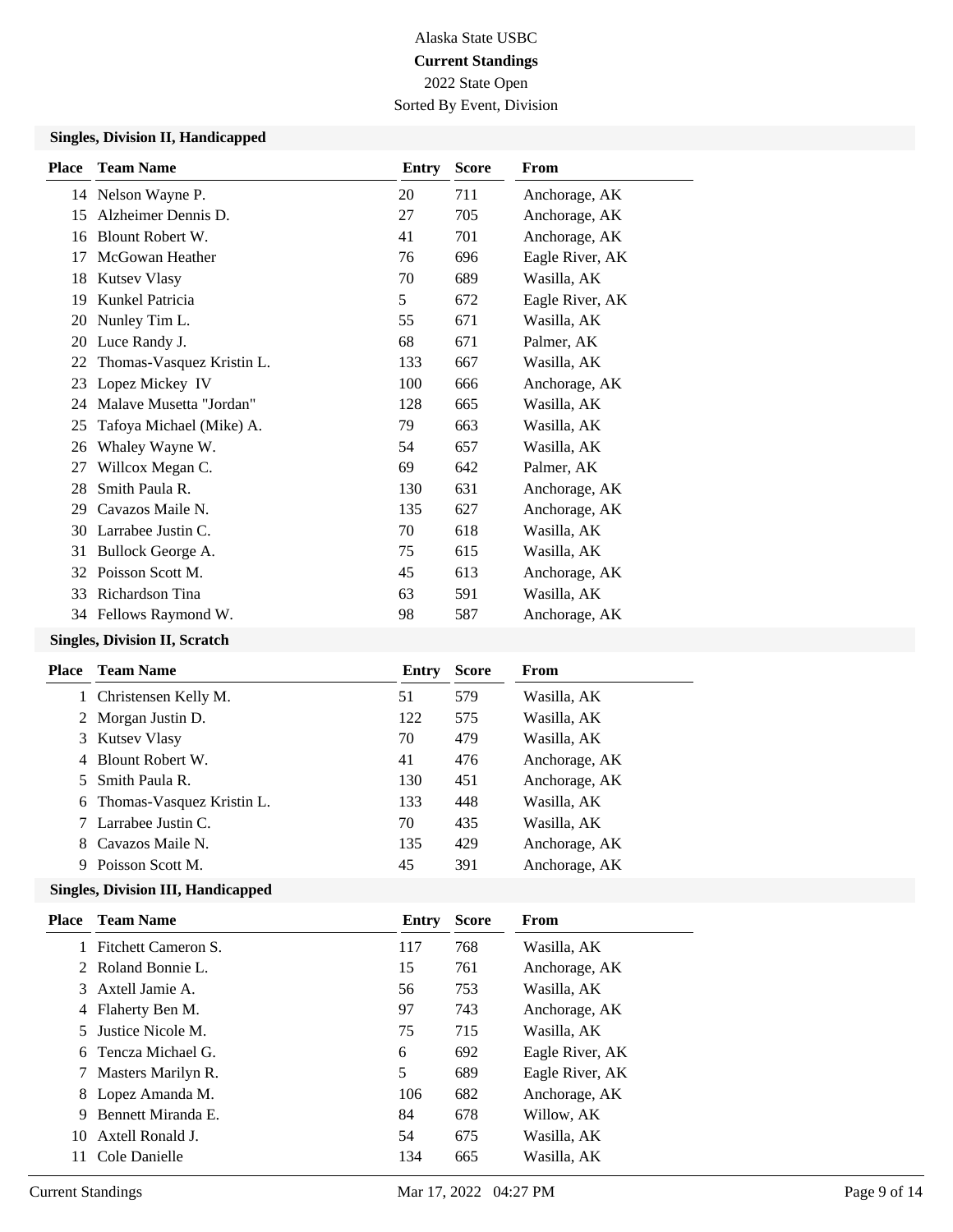# Alaska State USBC **Current Standings** 2022 State Open

Sorted By Event, Division

#### **Singles, Division III, Handicapped**

| <b>Place</b> | <b>Team Name</b>                             | <b>Entry</b> | <b>Score</b> | From              |
|--------------|----------------------------------------------|--------------|--------------|-------------------|
|              | 12 LaFleur Charlene A.                       | 72           | 664          | Wasilla, AK       |
| 13           | Matlock Rhonda L.                            | 72           | 641          | Wasilla, AK       |
| 14           | Mergler Maile R.                             | 104          | 638          | Anchorage, AK     |
|              | 15 Valls Darien X.                           | 107          | 626          | Anchorage, AK     |
|              | <b>Singles, Division III, Scratch</b>        |              |              |                   |
| <b>Place</b> | <b>Team Name</b>                             | <b>Entry</b> | <b>Score</b> | From              |
|              | 1 Fitchett Cameron S.                        | 117          | 462          | Wasilla, AK       |
|              | All Events Handicap, Division I, Handicapped |              |              |                   |
| <b>Place</b> | <b>Team Name</b>                             | <b>Entry</b> | <b>Score</b> | From              |
|              | 1 Richardson Barry H.                        | 59           | 2,461        | Wasilla, AK       |
| 2            | Maccabee Alexandra C.                        | 13           | 2,374        | Anchorage, AK     |
| 3            | Lifson Jon R.                                | 66           | 2,282        | Wasilla, AK       |
| 4            | Williams Devyn R.                            | 34           | 2,273        | Eagle River, AK   |
| 5            | Moore Marcus A.                              | 82           | 2,263        | Anchorage, AK     |
| 6            | Maccabee George F. Jr                        | 13           | 2,259        | Anchorage, AK     |
| 7            | Dowling Andrew C.                            | 117          | 2,237        | Wasilla, AK       |
| 8            | Sherwood Chad M.                             | 35           | 2,230        | Eagle River, AK   |
| 9            | Dowling Courtney Q.                          | 114          | 2,228        | Wasilla, AK       |
| 10           | Harmon Gabriel G.                            | 30           | 2,224        | Eagle River, AK   |
| 11           | Stanich Joseph C.                            | 45           | 2,195        | Anchorage, AK     |
| 12           | Gilio Timothy A.                             | 49           | 2,181        | Anchorage, AK     |
| 13           | Fettes Daniel J.                             | 114          | 2,179        | Wasilla, AK       |
| 13           | Gore Kenneth W.                              | 122          | 2,179        | Wasilla, AK       |
| 15           | Fraze Faye M.                                | 104          | 2,163        | Anchorage, AK     |
| 16           | Quinn Timothy J.                             | 51           | 2,154        | Wasilla, AK       |
| 17           | Dowling Marguerite M.                        | 115          | 2,151        | Eagle River, AK   |
| 18           | Wells David S.                               | 95           | 2,143        | Wasilla, AK       |
| 19           | Shaw Oscar IV                                | 94           | 2,142        | Wasilla, AK       |
| 20           | Burdick Eric A.                              | 80           |              | Wasilla, AK       |
|              |                                              |              | 2,131        |                   |
|              | 21 Porcelli Michelle M.                      | 103          | 2,130        | Anchorage, AK     |
| 22           | Johnson Tony V.                              | 118          | 2,127        | Elmendorf AFB, AK |
| 23           | Stein Joshua L.                              | 2            | 2,126        | Anchorage, AK     |
| 24           | Selders Matthew Z. II                        | 12           | 2,125        | Anchorage, AK     |
| 25           | Hardy Natalie M.                             | 34           | 2,120        | Eagle River, AK   |
| 26           | Risch Wm Fred                                | 28           | 2,108        | Anchorage, AK     |
| 26           | Riske James H.                               | 82           | 2,108        | Anchorage, AK     |
| 28           | Bowers Thomas W.                             | 87           | 2,103        | Wasilla, AK       |
| 29           | Hale David A.                                | 52           | 2,095        | Wasilla, AK       |
| 30           | Vasquez Tyler J.                             | 90           | 2,091        | Wasilla, AK       |
| 31           | Lopez Steven J.                              | 106          | 2,090        | Anchorage, AK     |
| 32           | Shaw Musetta D.                              | 94           | 2,087        | Wasilla, AK       |
| 33           | Tafoya Betsy M.                              | 79           | 2,086        | Wasilla, AK       |
| 34           | <b>Steed Mike</b>                            | 28           | 2,083        | Anchorage, AK     |
| 35           | Peppers Bryan W.                             | 31           | 2,082        | Eagle River, AK   |
|              | 36 Lebahn Dale A.                            | 129          | 2,073        | Wasilla, AK       |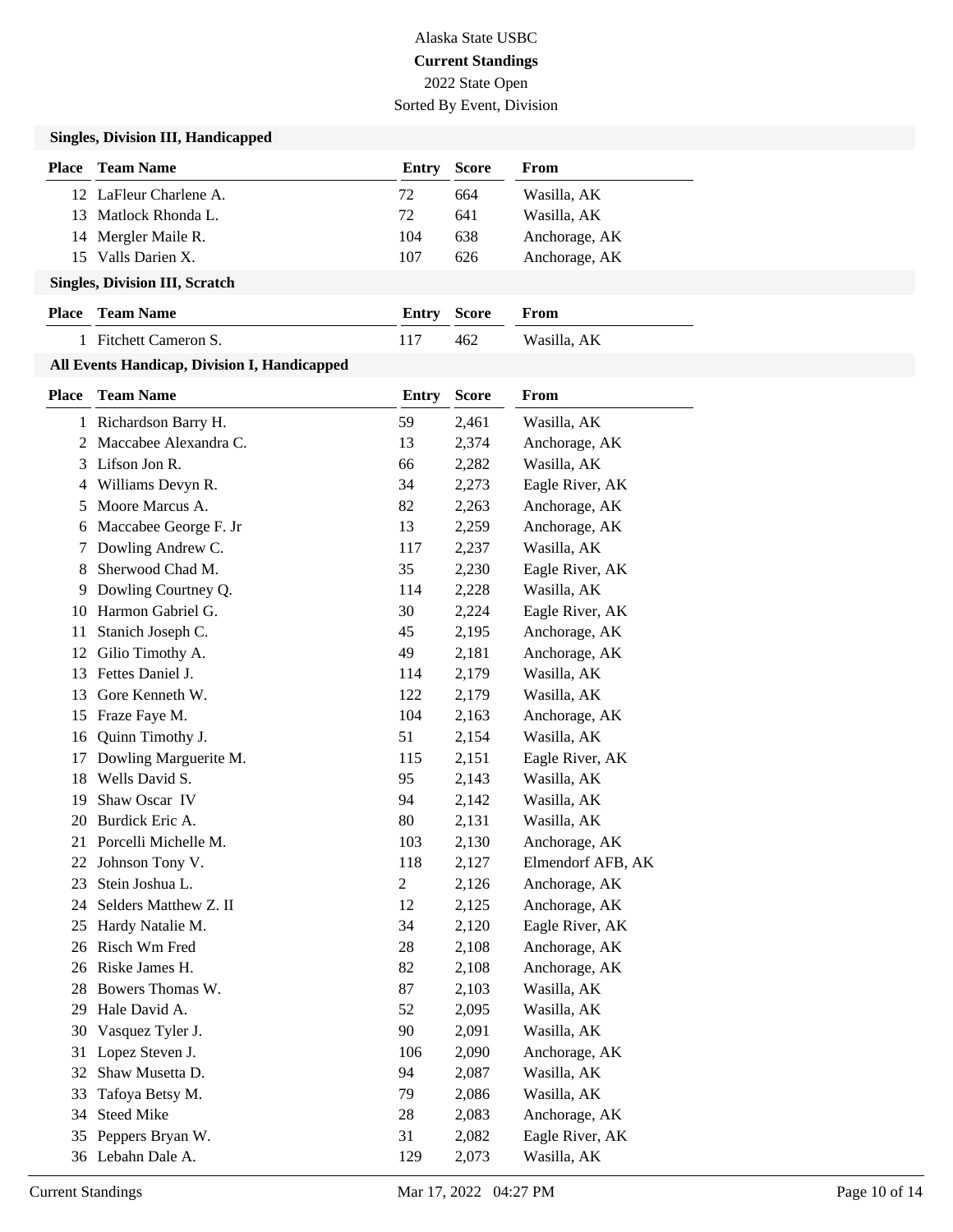#### **Current Standings**

2022 State Open Sorted By Event, Division

#### **All Events Handicap, Division I, Handicapped**

| <b>Place</b> | <b>Team Name</b>            | <b>Entry</b> | <b>Score</b> | From            |
|--------------|-----------------------------|--------------|--------------|-----------------|
| 37           | Grimes Jamie E.             | 10           | 2,069        | Palmer, AK      |
| 37           | Porcelli James R.           | 103          | 2,069        | Anchorage, AK   |
| 39           | Grace James A. Jr           | 109          | 2,066        | Anchorage, AK   |
| 40           | Barios April C.             | 101          | 2,065        | Anchorage, AK   |
| 41           | Holub Payton M.             | 48           | 2,063        | Anchorage, AK   |
| 42           | Wilmont Ricky R.            | 41           | 2,044        | Anchorage, AK   |
| 43           | Minyard Keith R.            | 22           | 2,043        | Anchorage, AK   |
| 44           | Herndon Armond G.           | 42           | 2,040        | Anchorage, AK   |
| 45           | Van Couwenberghe Anthony M. | 3            | 2,017        | Anchorage, AK   |
| 46           | Jenkins Paul K.             | 27           | 2,012        | Anchorage, AK   |
| 47           | Castleberry Luther (Ben) B. | 65           | 2,006        | Wasilla, AK     |
| 48           | Bergsrud Kevin L.           | 125          | 2,004        | Anchorage, AK   |
| 49           | Loperfido Joseph J.         | 30           | 2,001        | Eagle River, AK |
| 50           | <b>Beaulieu Dean</b>        | 55           | 1,999        | Wasilla, AK     |
| 51           | Tatsuda Guy R.              | 46           | 1,988        | Anchorage, AK   |
| 52           | Delara Gino B. Jr           | 36           | 1,979        | Anchorage, AK   |
| 53           | Barios Travis R.            | 101          | 1,970        | Anchorage, AK   |
| 54           | Jurica William L.           | 65           | 1,957        | Wasilla, AK     |
| 55           | McGowan Ryan P.             | 49           | 1,955        | Anchorage, AK   |
| 56           | VanCouwenberghe William G.  | 3            | 1,927        | Anchorage, AK   |
| 57           | Kusz Jeffery J.             | 22           | 1,926        | Anchorage, AK   |
| 58           | Richardson Tod R.           | 61           | 1,912        | Wasilla, AK     |
| 59           | Alward Jerry                | 48           | 1,904        | Anchorage, AK   |
| 60           | Fernandez Pk                | 24           | 1,901        | Anchorage, AK   |
| 61           | Straayer Joe R.             | 24           | 1,892        | Anchorage, AK   |
| 62           | Pillittier Anthony J. III   | 129          | 1,881        | Wasilla, AK     |
| 63           | Frost Michael E.            | 25           | 1,876        | Anchorage, AK   |
|              | 64 Beardsley Taylor J.      | 10           | 1,837        | Palmer, AK      |
|              | 65 Cavazos Ruben J          | 44           | 1,813        | Anchorage, AK   |
| 66           | Sikes Patricia M.           | 86           | 1,745        | Wasilla, AK     |
| 67           | Henry Michael               | $\mathbf{2}$ | 1,732        | Anchorage, AK   |
| 68           | Weigle Robert H.            | 46           | 1,707        | Anchorage, AK   |
| 69           | Hall Howell (Wayne) W.      | 71           | 580          | Wasilla, AK     |

#### **All Events Handicap, Division II, Handicapped**

| Place         | <b>Team Name</b>       | Entry | <b>Score</b> | From          |
|---------------|------------------------|-------|--------------|---------------|
|               | Auldrige Jordan        | 58    | 2,458        | Wasilla, AK   |
|               | 2 Manning Alexander K. | 58    | 2,361        | Wasilla, AK   |
| 3             | Richardson June A.     | 59    | 2,321        | Wasilla, AK   |
|               | 4 Valls Logan J.       | 107   | 2.304        | Anchorage, AK |
| 5.            | Bolton Gia B.          | 87    | 2.238        | Wasilla, AK   |
|               | 6 Braesch Robert L. II | 74    | 2,225        | Wasilla, AK   |
| $\mathcal{L}$ | <b>Kutsey Vlasy</b>    | 70    | 2,215        | Wasilla, AK   |
| 8.            | Geer David J.          | 109   | 2.172        | Anchorage, AK |
| 9             | Fettes Delta L.        | 74    | 2,154        | Wasilla, AK   |
| 10            | Wells David S.         | 37    | 2,143        | Wasilla, AK   |
| 11            | Christensen Kelly M.   | 51    | 2,116        | Wasilla, AK   |
|               |                        |       |              |               |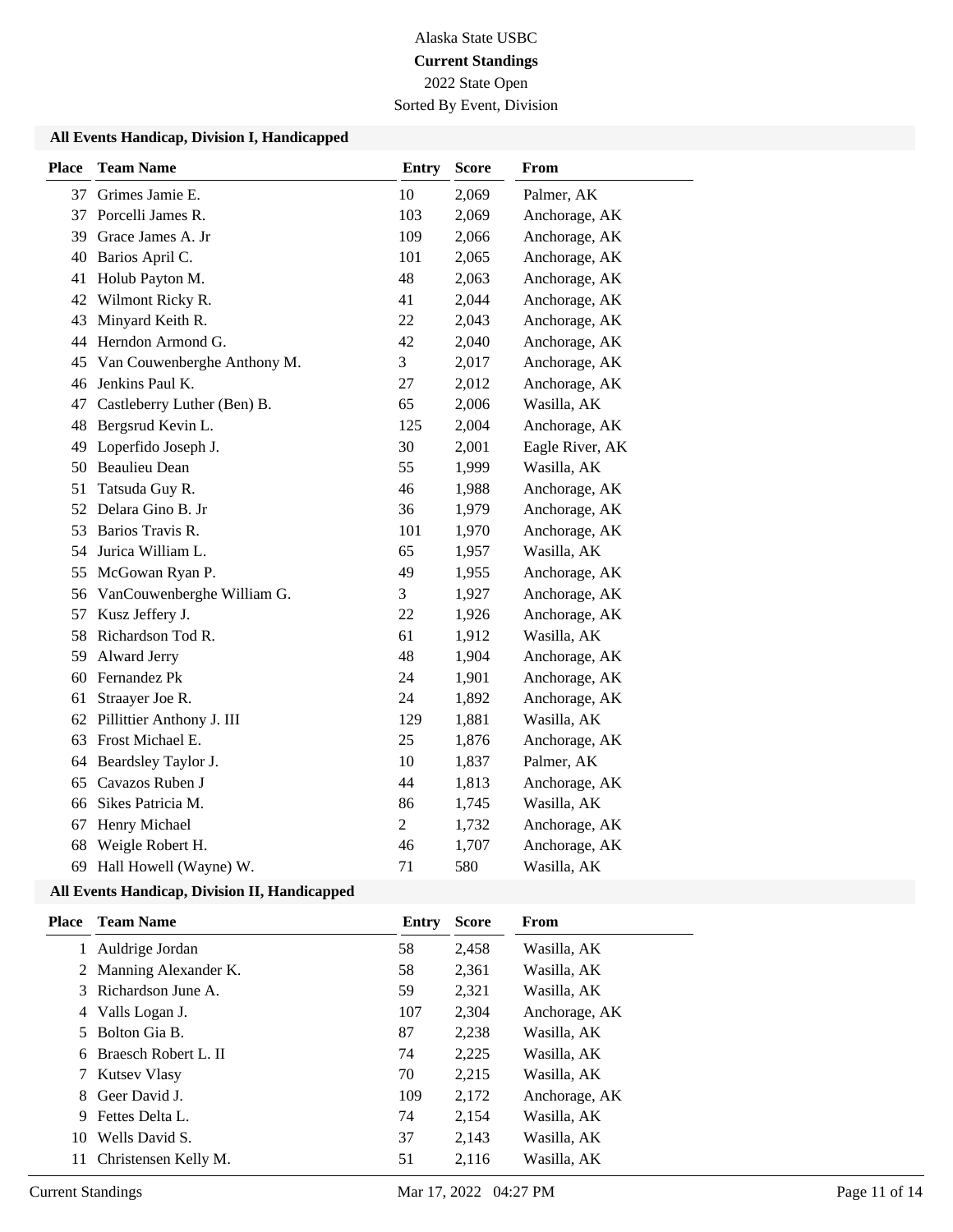# **Current Standings**

2022 State Open Sorted By Event, Division

#### **All Events Handicap, Division II, Handicapped**

| <b>Place</b> | <b>Team Name</b>          | Entry | <b>Score</b> | From            |
|--------------|---------------------------|-------|--------------|-----------------|
|              | 12 Blount Robert W.       | 41    | 2,103        | Anchorage, AK   |
| 13           | <b>Tuck Jarred</b>        | 100   | 2,095        | Anchorage, AK   |
| 14           | Alzheimer Dennis D.       | 27    | 2,082        | Anchorage, AK   |
| 15           | McGowan Heather           | 76    | 2,079        | Eagle River, AK |
| 16           | Clark Patrick T.          | 20    | 2,078        | Anchorage, AK   |
| 17           | Nunley Tim L.             | 55    | 2,071        | Wasilla, AK     |
| 18           | Morgan Justin D.          | 122   | 2,063        | Wasilla, AK     |
| 19           | Whaley Wayne W.           | 54    | 2,046        | Wasilla, AK     |
| 20           | Kunkel Patricia           | 5     | 2,040        | Eagle River, AK |
| 21           | Nelson Wayne P.           | 20    | 2,035        | Anchorage, AK   |
|              | 22 Lopez Mickey IV        | 100   | 2,029        | Anchorage, AK   |
| 23           | Thomas-Vasquez Kristin L. | 90    | 2,011        | Wasilla, AK     |
| 24           | Bullock George A.         | 75    | 1,984        | Wasilla, AK     |
| 25           | Willcox Megan C.          | 68    | 1,982        | Palmer, AK      |
| 25           | Luce Randy J.             | 69    | 1,982        | Palmer, AK      |
| 27           | Tafoya Michael (Mike) A.  | 79    | 1,981        | Wasilla, AK     |
| 28           | Richardson Tina           | 63    | 1,933        | Wasilla, AK     |
| 29           | Poisson Scott M.          | 45    | 1,914        | Anchorage, AK   |
| 30           | Larrabee Justin C.        | 37    | 1,889        | Wasilla, AK     |

### **All Events Handicap, Division III, Handicapped**

| <b>Place</b> | <b>Team Name</b>     | Entry | <b>Score</b> | From            |
|--------------|----------------------|-------|--------------|-----------------|
| 1.           | Fitchett Cameron S.  | 117   | 2,271        | Wasilla, AK     |
|              | 2 Justice Nicole M.  | 75    | 2,151        | Wasilla, AK     |
|              | 3 Bennett Miranda E. | 84    | 2,113        | Willow, AK      |
|              | 4 Cole Danielle      | 80    | 2,107        | Wasilla, AK     |
| 5            | Masters Marilyn R.   | 5     | 2,094        | Eagle River, AK |
| 6.           | Axtell Ronald J.     | 54    | 2,072        | Wasilla, AK     |
|              | 7 Lopez Amanda M.    | 106   | 2,037        | Anchorage, AK   |
| 8.           | Tencza Michael G.    | 6     | 2,033        | Eagle River, AK |
| 9            | Valls Darien X.      | 107   | 1,994        | Anchorage, AK   |
| 10           | Mergler Maile R.     | 104   | 1,919        | Anchorage, AK   |
| 11           | Axtell Jamie A.      | 56    | 1,466        | Wasilla, AK     |
| 12           | Wells Paris N.       | 95    | 729          | Wasilla, AK     |
|              |                      |       |              |                 |

#### **All Events Scratch, Division I, Scratch**

|                  | Entry                                                                                                                                                                                                                     | <b>Score</b> | From            |
|------------------|---------------------------------------------------------------------------------------------------------------------------------------------------------------------------------------------------------------------------|--------------|-----------------|
|                  | 35                                                                                                                                                                                                                        | 2,211        | Eagle River, AK |
|                  | 34                                                                                                                                                                                                                        | 2,165        | Eagle River, AK |
| Sherwood Chad M. | 35                                                                                                                                                                                                                        | 2,161        | Eagle River, AK |
|                  | 136                                                                                                                                                                                                                       | 2,104        | Eagle River, AK |
|                  | 117                                                                                                                                                                                                                       | 2,084        | Wasilla, AK     |
|                  | 114                                                                                                                                                                                                                       | 2,062        | Wasilla. AK     |
|                  | 13                                                                                                                                                                                                                        | 2,061        | Anchorage, AK   |
| Riske James H.   | 82                                                                                                                                                                                                                        | 2,027        | Anchorage, AK   |
|                  | 82                                                                                                                                                                                                                        | 2,020        | Anchorage, AK   |
|                  | 9                                                                                                                                                                                                                         | 1,982        | Anchorage, AK   |
| 8                | Place<br><b>Team Name</b><br>1 Cochran Nicholas R.<br>2 Williams Devyn R.<br>3<br>4 Pritchard Andrew M.<br>5 Dowling Andrew C.<br>6 Fettes Daniel J.<br>7 Maccabee George F. Jr<br>9 Moore Marcus A.<br>Robarge Jayson P. |              |                 |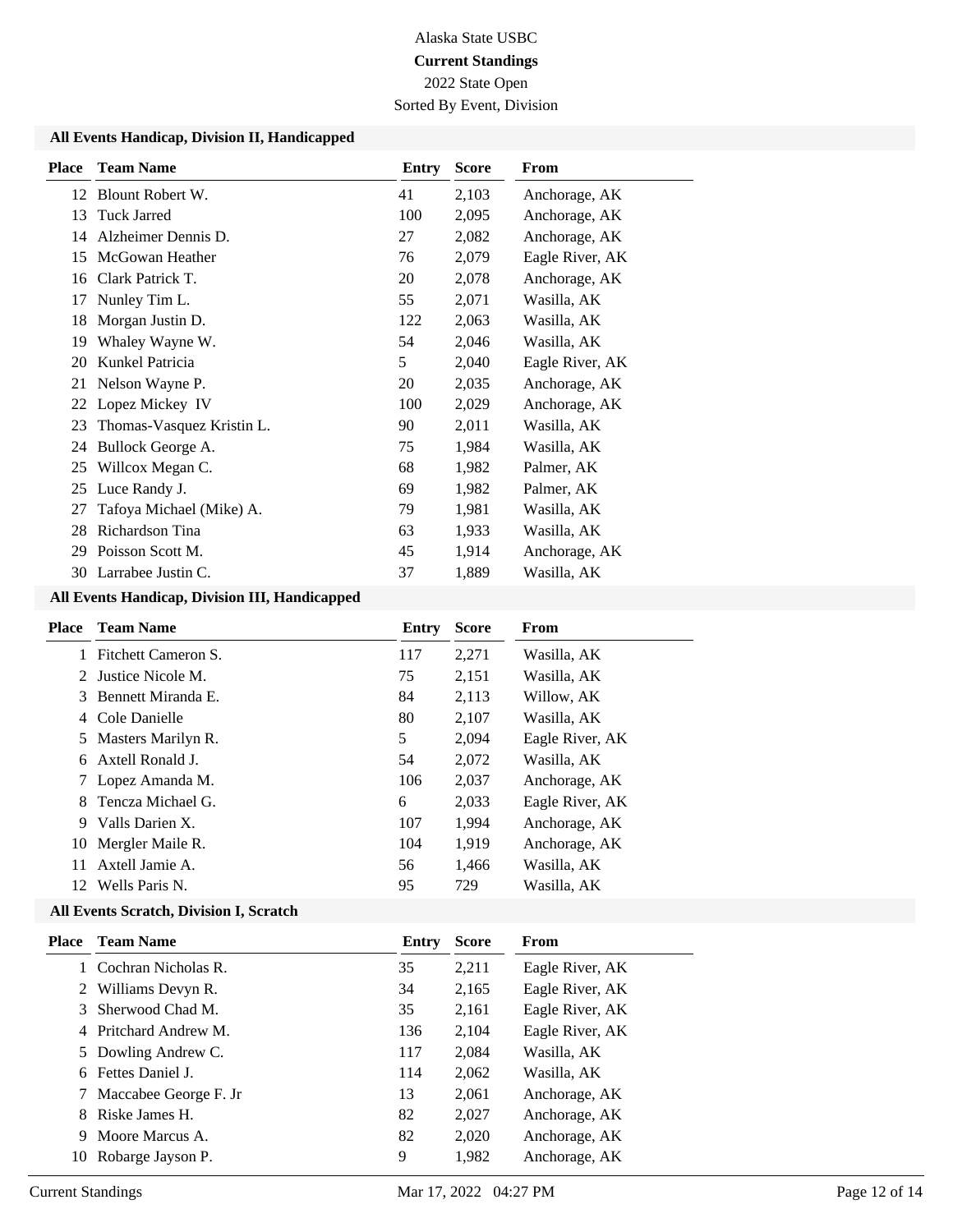# **Current Standings**

2022 State Open Sorted By Event, Division

#### **All Events Scratch, Division I, Scratch**

| <b>Place</b> | <b>Team Name</b>          | <b>Entry</b> | <b>Score</b> | From              |
|--------------|---------------------------|--------------|--------------|-------------------|
| 11           | Harmon Gabriel G.         | 30           | 1,981        | Eagle River, AK   |
| 12           | Dowling Courtney Q.       | 114          | 1,976        | Wasilla, AK       |
| 13           | Good Josh D.              | 8            | 1,966        | Anchorage, AK     |
| 14           | Fraze Faye M.             | 104          | 1,965        | Anchorage, AK     |
| 15           | Robarge John J.           | 8            | 1,948        | Anchorage, AK     |
| 16           | Shaw Oscar IV             | 94           | 1,944        | Wasilla, AK       |
| 17           | Grimes Jamie E.           | 10           | 1,916        | Palmer, AK        |
| 18           | Petersen Sarah L.         | 136          | 1,915        | Eagle River, AK   |
| 19           | Gilio Timothy A.          | 49           | 1,902        | Anchorage, AK     |
| 20           | <b>Steed Mike</b>         | 28           | 1,894        | Anchorage, AK     |
| 21           | Pratt Sean C.             | 38           | 1,869        | Anchorage, AK     |
| 22           | Wilmont Ricky R.          | 41           | 1,846        | Anchorage, AK     |
| 23           | Selders Matthew Z. II     | 12           | 1,837        | Anchorage, AK     |
| 24           | Loperfido Joseph J.       | 30           | 1,821        | Eagle River, AK   |
| 25           | Holub Payton M.           | 48           | 1,811        | Anchorage, AK     |
| 25           | Risch Wm Fred             | 28           | 1,811        | Anchorage, AK     |
| 27           | Barios Travis R.          | 101          | 1,808        | Anchorage, AK     |
| 28           | Peppers Bryan W.          | 31           | 1,803        | Eagle River, AK   |
| 29           | Vasquez Tyler J.          | 90           | 1,794        | Wasilla, AK       |
| 30           | Johnson Tony V.           | 118          | 1,776        | Elmendorf AFB, AK |
| 31           | Gore Kenneth W.           | 122          | 1,774        | Wasilla, AK       |
| 32           | Stanich Joseph C.         | 45           | 1,763        | Anchorage, AK     |
| 33           | Dowling Marguerite M.     | 115          | 1,755        | Eagle River, AK   |
| 34           | Hardy Natalie M.          | 34           | 1,751        | Eagle River, AK   |
| 35           | Beardsley Taylor J.       | 10           | 1,747        | Palmer, AK        |
| 36           | Minyard Keith R.          | 22           | 1,728        | Anchorage, AK     |
| 37           | Alward Jerry              | 48           | 1,724        | Anchorage, AK     |
| 38           | Tatsuda Guy R.            | 46           | 1,718        | Anchorage, AK     |
| 39           | Pillittier Anthony J. III | 129          | 1,710        | Wasilla, AK       |
| 40           | Herndon Armond G.         | 42           | 1,698        | Anchorage, AK     |
| 41           | Wells David S.            | 95           | 1,684        | Wasilla, AK       |
|              | 42 Kusz Jeffery J.        | 22           | 1,683        | Anchorage, AK     |
| 43           | Shaw Musetta D.           | 94           | 1,646        | Wasilla, AK       |
| 44           | McGowan Ryan P.           | 49           | 1,631        | Anchorage, AK     |
| 45           | Straayer Joe R.           | 24           | 1,613        | Anchorage, AK     |
| 46           | Frost Michael E.          | 25           | 1,561        | Anchorage, AK     |
| 47           | Cavazos Ruben J           | 44           | 1,543        | Anchorage, AK     |
| 48           | Fernandez Pk              | 24           | 1,541        | Anchorage, AK     |
| 49           | Weigle Robert H.          | 46           | 1,518        | Anchorage, AK     |

# **All Events Scratch, Division II, Scratch**

| <b>Place</b> | <b>Team Name</b>       | Entry | <b>Score</b> | From        |
|--------------|------------------------|-------|--------------|-------------|
|              | 1 Auldrige Jordan      | 58    | 1.900        | Wasilla, AK |
|              | 2 Wells David S.       | 37    | 1.684        | Wasilla, AK |
|              | 3 Kutsey Vlasy         | 70    | 1.585        | Wasilla, AK |
|              | 4 Braesch Robert L. II | 74    | 1.577        | Wasilla, AK |
|              | 5 Morgan Justin D.     | 122   | 1.568        | Wasilla, AK |